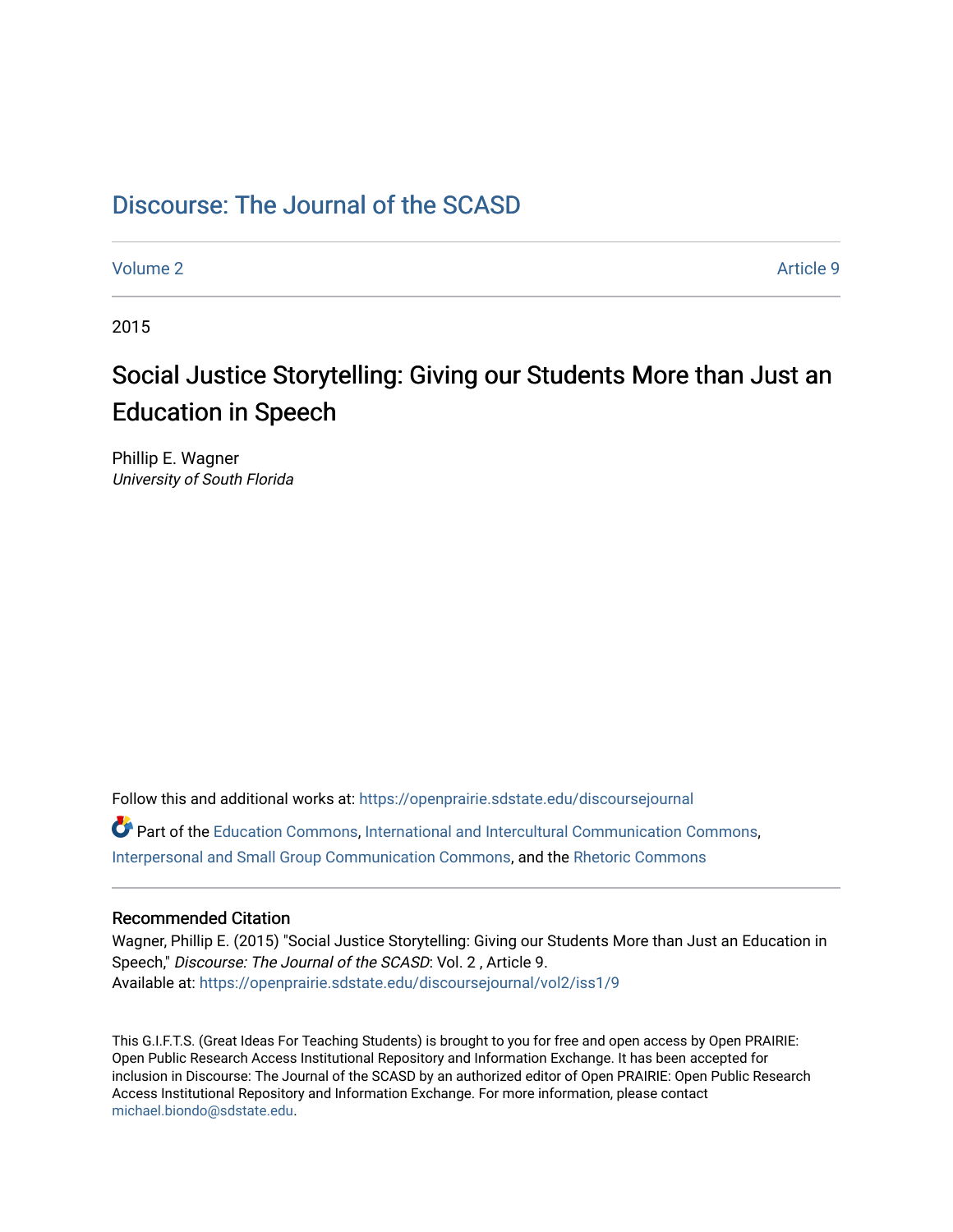# **Social Justice Storytelling: Giving our Students More than Just an Education in Speech**

**Phillip E. Wagner, PhD** Director of General Education Chair of the Core Curriculum University of South Florida pewagner@sar.usf.edu

## **Abstract**

In an effort to highlight the practical and relevant applications of public speaking, this activity was designed to give students a safe space to discuss current social justice issues. Beginning with an open-ended narrative prompt, this activity requires students to take turns building upon a social justice narrative, giving them an opportunity to practice confident delivery and healthy dissent while also further enhancing public speaking skills and fostering a social-justice orientation.

## **Courses**

Public Speaking; Small Group Communication; Interpersonal Communication; Intercultural Communication

# **Objectives**

- Give students an opportunity to practice communication skills
- Provide a platform for students to engage in critical dialogue about social justice issues

#### **Introduction and Rationale**

So often in our public speaking courses, we focus on giving our students the skills they need to succeed as speakers; yet we often forgo discussions of deeper themes of what they can do with those speaking skills. Be honest—have you ever heard a "*how to bake brownies*" speech? How about a "*why we should get out of school a week earlier in the semester*" speech? While these topics allow students the opportunity to practice principles of effective public speaking, they run the risk of trivializing the power of our discipline. If our courses and discipline matter as much as we say they do, shouldn't our students be tackling much bigger issues than *"why we all deserve A's on this speech"*?

I think so and would guess that many others do as well. Therefore, I have made it a commitment to offer students a space where they can practice public speaking skills while simultaneously learning how to use those skills to be an effectively engaged citizen speaker. Given that the basic course (and other lower-level communication courses) are often required in many general education curricula, a focus on social justice situates the discipline as one with both practical and social merit. But beyond justifying our discipline and padding our assessment efforts, the public speaking course is a space rife with the potential for reflexive thinking and critical dialogue.

Phillip E. Wagner (Ph.D., University of Kansas) is the Director of General Education and the Chair of the Core Curriculum at the University of South Florida Sarasota-Manatee. His research explores identity and fostering critical awareness and has been published in journals such as the *Journal of Applied Communication Research* and *Communication Quarterly* and through other avenues such as TEDx and online teaching resource websites.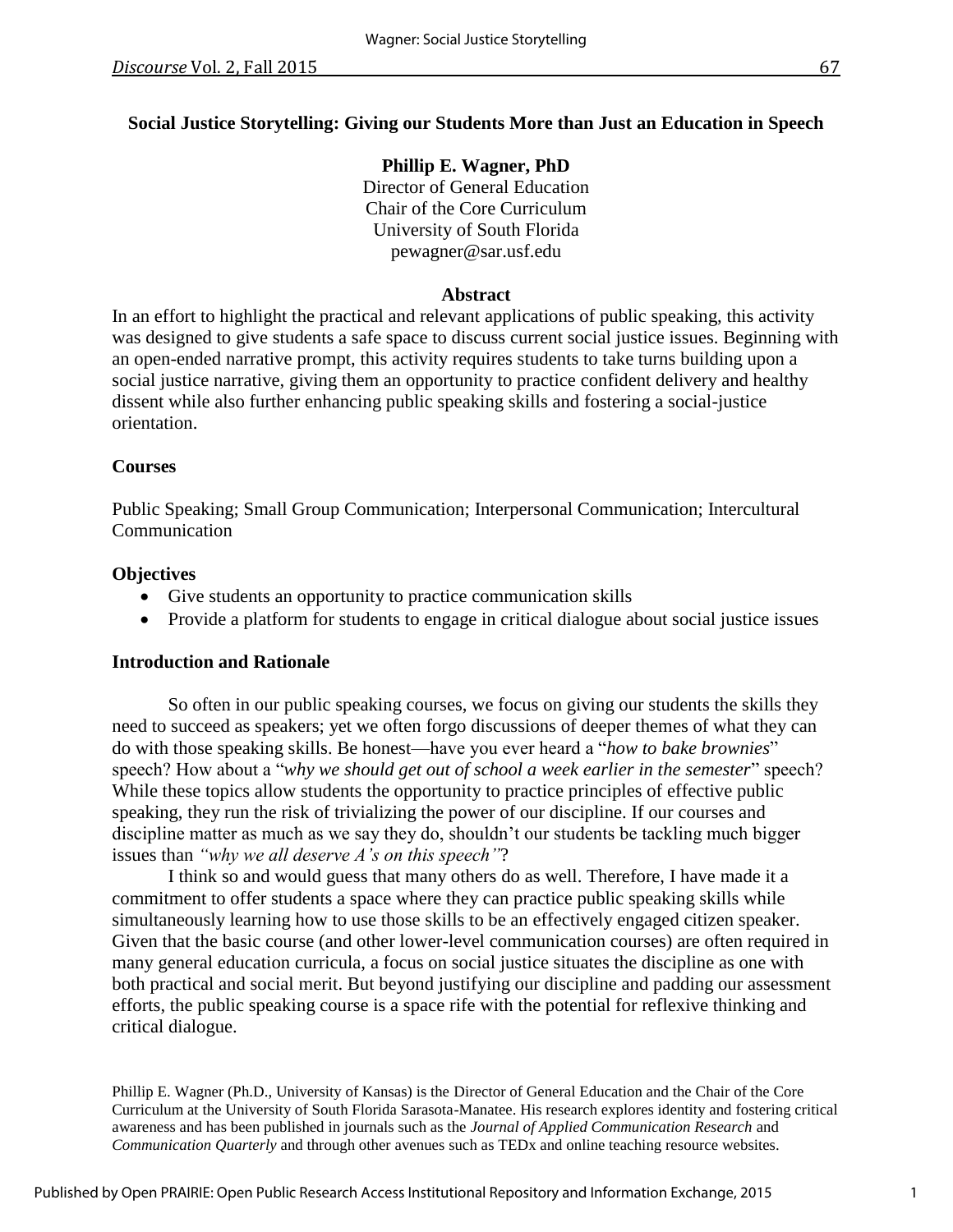#### **Discourse** Vol. 2, Fall 2015 68

Social justice storytelling—or the practice of reflexive and collaborative narrative building—is one activity that further promotes ethical speaking by fostering an other-oriented view of the communication situation. As Frey and associates (1996) contend, fostering a social justice sensibility is a fourfold process that "(1) foregrounds ethical concerns; (2) commits to structural analyses of ethical problems; (3) adopts an activist orientation; and (4) seeks identification with others" (p. 111). Of course, all of these behaviors undergird ethical public speaking practices as well. Further still, social justice storytelling provides a safe space for students to closely analyze their assumptions, feelings, and understandings of complex social justice issues in collaboration with other students who may have divergent or aligning views on the same topic, thus situating this activity and the classroom as a collaborative learning space (Breunig, 2009). As an anti-oppressive pedagogical practice, this activity encourages students to formulate bold and honest claims as a method of critical resistance to pervasive (and often unchecked) dominant ideologies and sets the stage for well-reasoned critical action in response to social injustice (Breunig, 2009; Freire, 2006; Giroux, 2004; Jones, 2009).

Below, I present social justice storytelling as a rich pedagogical technique, birthed out of a pivotal pedagogical moment that helped inspire the idea that the skills we are teaching our students have more power than many of us realize.

#### **Social Justice Storytelling**

# *"You'll never believe what happened yesterday. I walked into the grocery store, turned to the left, and there, right in front of me, I saw…"*

This is how I have always started the second day of class in my courses. I then give each student leeway to take the story where they want; one student talks for a few seconds then receives a signal from me to stop and yield the floor to another. Together, we weave a grand, illustrious, and often ridiculous, narrative. You would be shocked where they take it. My mother would be embarrassed. Still, we have fun and together we create a safe climate that sets the foundation for their future public speaking endeavors*.* This usually works quite well for us. By the time speeches roll around, students have already gotten comfortable, shall we say, "pushing the boundaries," and this translates into them pushing boundaries in their speeches. This activity allows students a safe space to practice impromptu speaking, quick recovery, creativity, audience analysis, and adaptation—all elements that enhance public speaking. In short, I love the activity and it has worked wonders.

But last semester was different. I couldn't bring myself to use this activity on the second day of class. I don't think my students would have been ready for it anyway. Literally, just a few days before, on August 9, 2014, a short distance away from our beloved university, Michael Brown was shot dead in Ferguson, Missouri. I recognize that this issue is political for some, but for those of us here, it wasn't political—it was personal. As students trickled back onto campus, we could still feel the sting of what had happened just a few days before. There were demonstrations, sit-ins, public forums—we were all trying to deal and heal.

And yet, in the midst of a horrendous tragedy that rocked our nation and our community, the semester had to move forward. Even on the first day of class, you could feel the tension, the anger, and the confusion. As best as I could, I tried to connect the content of my course to social justice and civic engagement like I do in every course I teach, but the script I used semester after semester seemed like just that to me—a simple stump speech on why what I did mattered. In the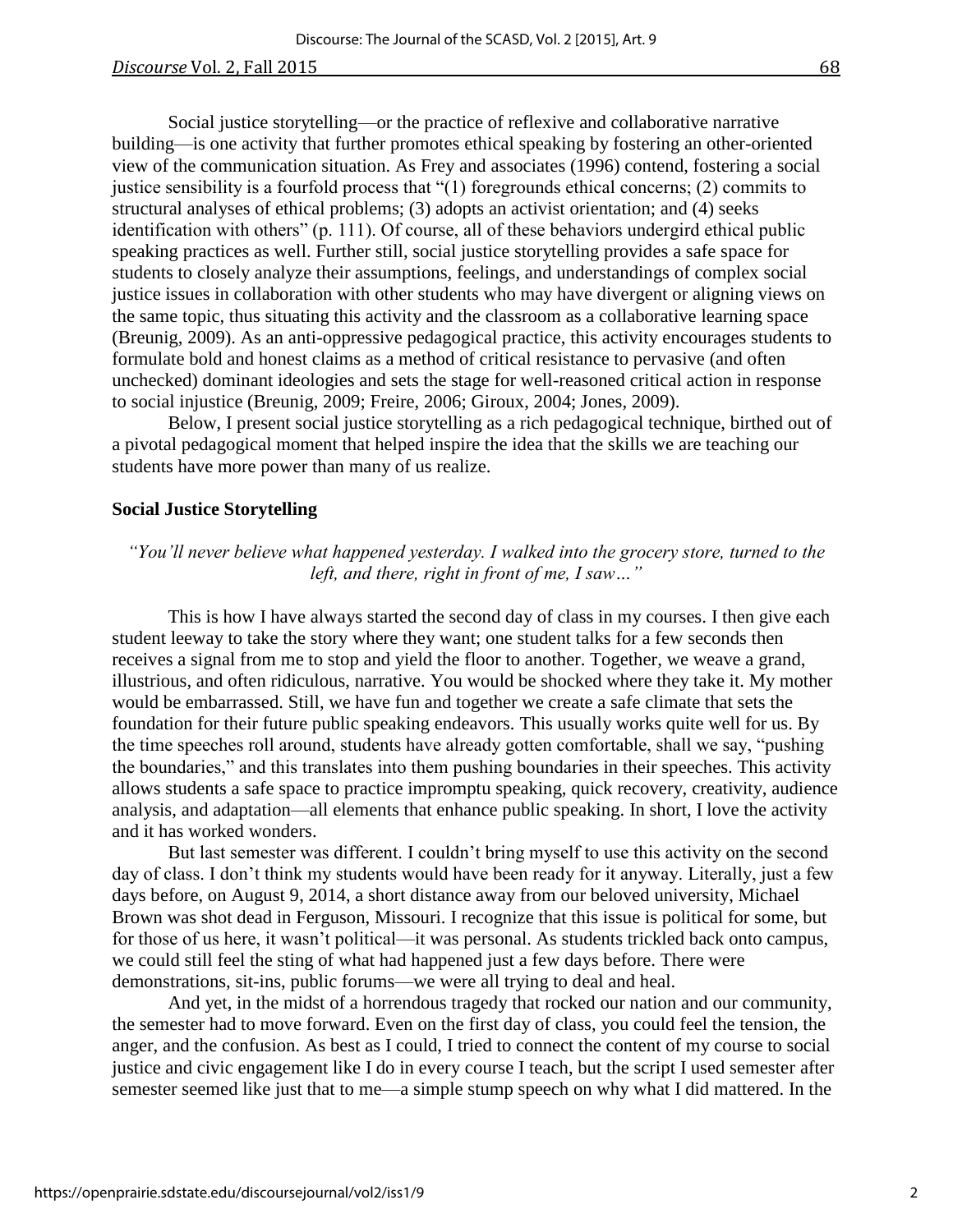wake of one of the biggest social justice issues of my students' lives, the script felt stale and cold. My students did not care; they were too consumed with Ferguson, and rightfully so. I was too. We all were. So I could not do it, not this semester. I could not expect them to engage with me in some ridiculous group narrative about the grocery store. How could we be laughing about oranges falling off the shelf or a lady tripping over a wet floor sign when one of our own had just been gunned down in our streets?

I tried my hardest to think about how I could use Ferguson as a theme throughout the semester. Students clearly wanted to talk about it and it seemed like it might be a way to engage them. Then the guilt set in: was I using a national tragedy to bring legitimacy to my course and my teaching? Conflicted, I decided to move the semester forward like any other semester. I walked into the second day of class just like I had many semesters before, expecting to use an activity that I loved. But instead of *"You'll never guess what happened at the grocery store yesterday…"* another set of words fell out of my mouth: *"So….this Ferguson thing…"*

I'll never forget that moment. What followed took triple the time I had ever allowed for the activity, but I did not stop it. We followed the same format. I started the prompt and students took turns weaving together a story. We followed the same set of instructions. I let students speak for about 20–30 seconds, paused at an appropriate time, and then directed another student to pick up where the last had left off. It worked the same way, but the story was much different this time. There were no oranges falling off of shelves or people tripping over wet floor signs there were emotions, there was an indictment, there was sense-making, there was healthy dissent. It was powerful. Perhaps it was not a "story" in terms of a linear narrative, but there certainly was a story going on—one where students could feel safe and supported in using communication skills to help solve, or at least better understand, a social problem that was rocking our world.

*"They just shot him. He's dead and he didn't even do nothing."*

*"I can't believe it happened so close to home. Why here? It's embarrassing."*

#### *"My brother told me that the city is a mess. Trash everywhere. People stealin' stuff."*

This impromptu activity emerged as a way for students to vent their frustrations and to dialogue about a highly controversial topic. There were tears. Emotions. Not everyone agreed. The activity spawned more critical and engaging dialogue than I had ever observed in an undergraduate course. Therefore, I believe that social justice storytelling has the potential to be a liberating, engaging, and effective activity for students to gain both impromptu speaking skills and an understanding that public speaking is an important practice for advancing social justice.

# **Setting the Stage**

Of course, social justice issues can be controversial. Although Ferguson hit our institution hard, I have to acknowledge that not everyone agreed on the problems or solutions. This is much less of a problem than an opportunity to get undergraduate students engaged in healthy dissent. For instructors with a desire to use social justice storytelling, there are many different ways to start the process. First, it involves being engaged with current issues on a local, national, or global level. While the selection of the social justice issue to explore is certainly instructor-led, pulling on highly publicized or emotive events is a great way to ensure that students engage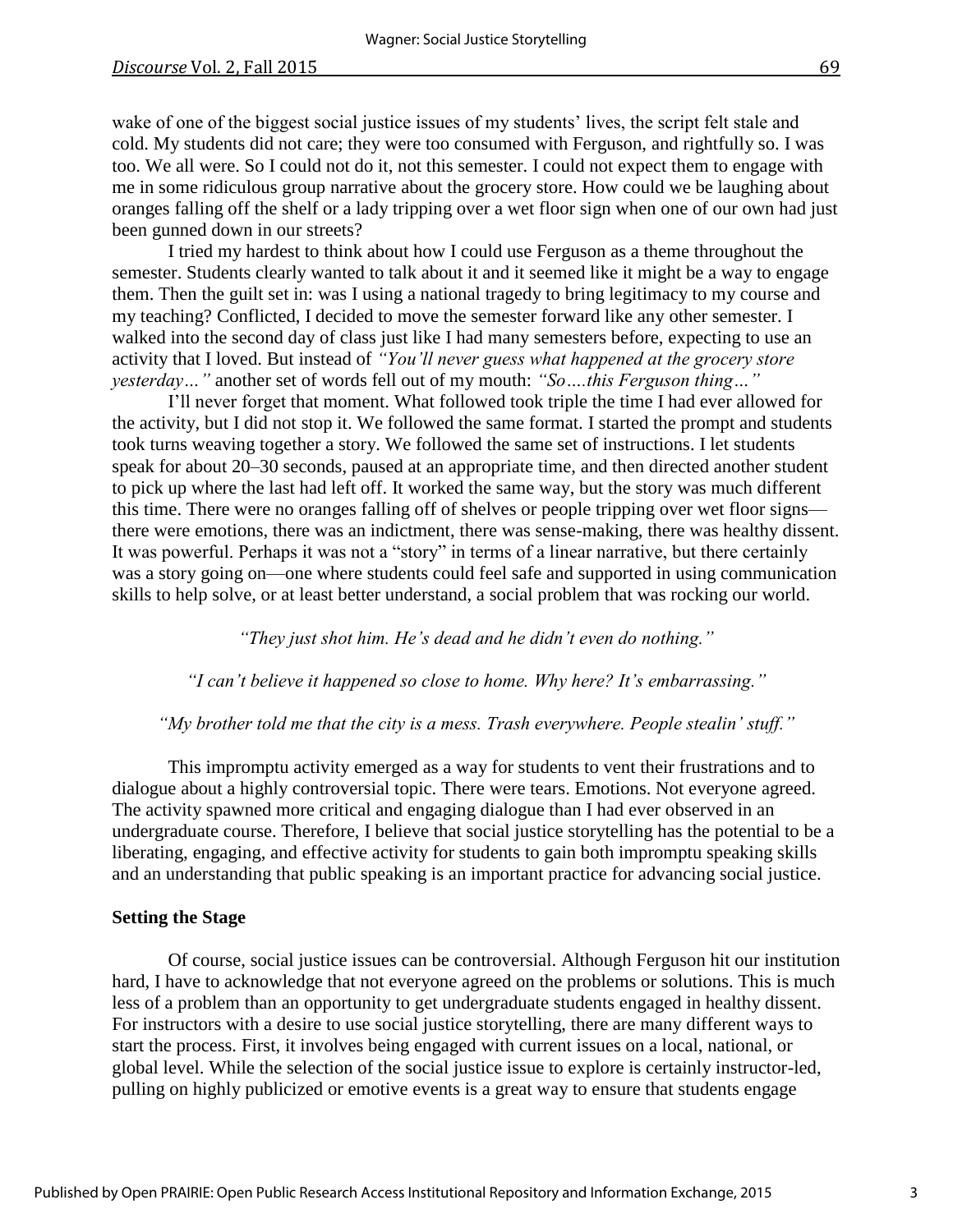meaningfully with the issue. Ultimately, there should be an emotional connection; students (at least a small percentage of them)— should *have an opinion* or, at the very least, be informed about the issue.

This simultaneously models to our students that good public speaking endeavors are *emotional—*they stem from or inspire passion— and that these endeavors are relevant, revealing to students the importance of connecting topics to their audience and reaching consensus. While there is no "right way" to begin the process of social justice storytelling, instructors should always keep in mind the multi-dimensional goals of effective public speaking when selecting a prompt.

#### **Facilitating Dialogue**

The best public speaking endeavors are inherently conversational. I stress to students that good public speaking is not about an endless flow of knowledge; it is dialogue, not merely dissemination. Social justice storytelling helps them realize that a conversational speaking style does not mean that public speaking is dialogic; rather, it is a starting point for the interrogation of the audience's passions, emotions, and beliefs. It is a foundation upon which consensus is built. As such, instructors using this activity should start by offering a simple, open-ended sentence:

*"So…this Ferguson thing…"*

*"Last night I saw the television promo for Caitlin Jenner's new show…"*

*"There seems to be a lot of crazy stuff going on in the Middle East right now…"*

*"How about Tom Brady and the deflated footballs?"*

Facilitating dialogue begins with a prompt about a social justice issue. Again, I recognize that these issues are often controversial and loaded, and present potentially tricky situations. To me, that is a good thing. I want my students to know how to communicate confidently even when their beliefs are challenged. I want them to understand how to communicate ethically with people from different backgrounds. I welcome the messy. If you are more conservative in your teaching technique, simply chose social justice issues that are not as controversial. Start the conversation and let students take it where they want.

After you begin the open-ended sentence prompt, point to one student to take it over. At first, students may appear timid or unwilling. Encourage those students to say whatever comes to mind. After students speak for a few seconds (this ranges: I allow some to speak one sentence; others are so consumed, they speak for longer). While there is no formula, remember that this activity is designed for *all* students to engage, so each should participate a healthy amount. However, because *all* students need to engage, be careful not to allow one or two students to dominate the discussion. Whenever there is a natural break in thought or sentence structure, quietly hold up a hand, signaling the student to "stop" and point to another student (or have the speaking student point to another), who will then pick up the conversation where it left off. The goal is not to highlight one person's beliefs, but rather to use those beliefs as a stepping-off point for others. Guide the conversation; if it gets too emotional, redirect. If it falls apart, re-insert yourself and restart the conversation.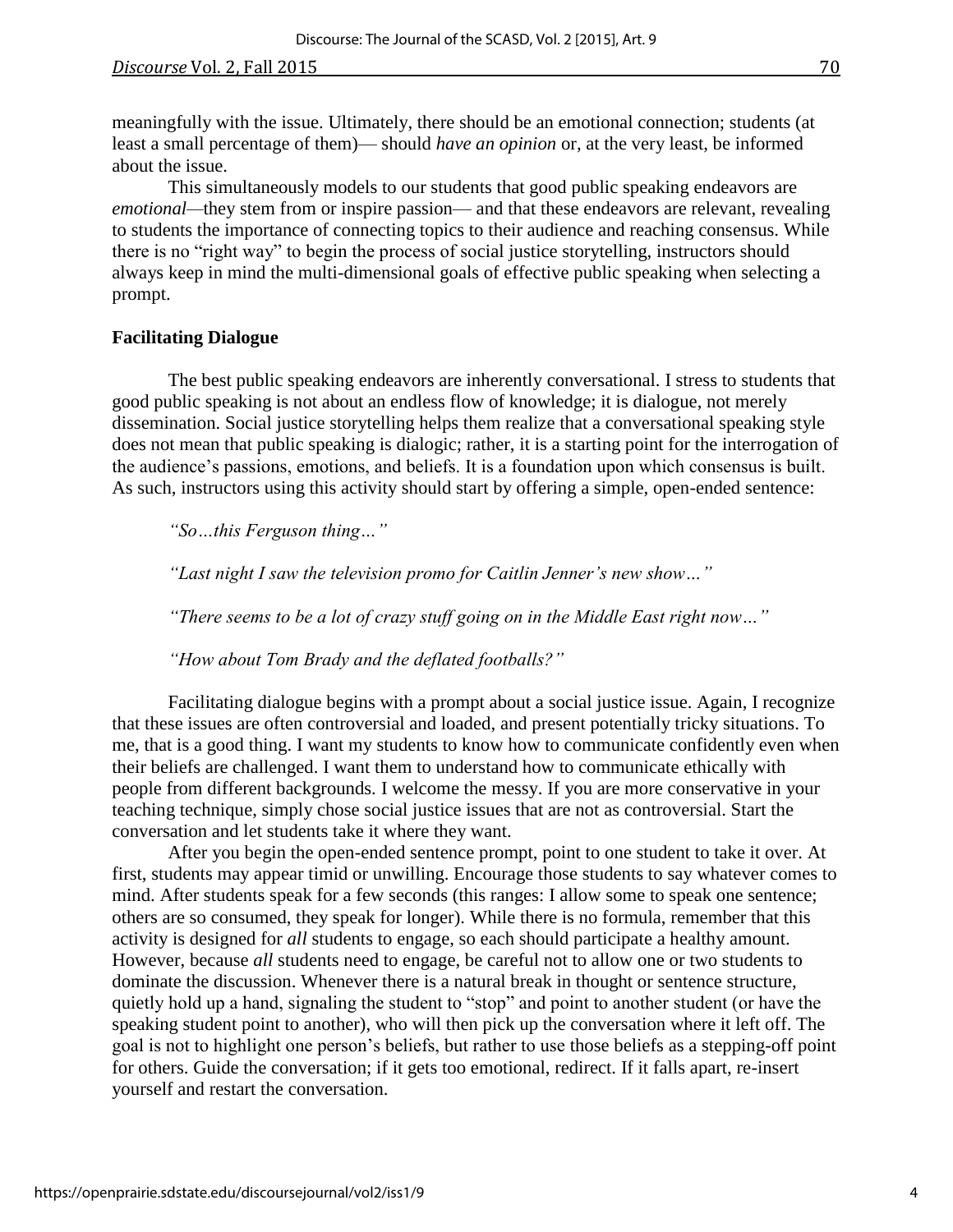#### **Debriefing**

Debriefing is a crucial part of any activity. However, with social justice storytelling, the debriefing is a bit more of a meta-cognitive endeavor. Since the goal of the activity is collaborative sense-making, students reflect *on* that sense-making as it manifests. I do not often debrief on the social justice issues themselves. I have to understand that the learning outcomes that guide my course are mostly focused on public speaking skills, not an actual comprehension of social justice advocacy. Thus, the goal is to provide them with a space to feel out what public speaking in front of an audience is like. However, I have been amazed to see how deeply students engage with social justice issues in their speeches and assignments. This activity prompts their thinking that social justice advocacy and public speaking are closely related; it inspires a social justice sensibility (Frey, Barnette-Pearce, Polluck, Artz, & Murphy, 1996).

#### **Appraisal**

Students may at first be uncomfortable with social justice storytelling. I found that they were ready to engage about Ferguson, but when it came to talking about marriage equality, illegal immigration, or other things, the results ranged. Accordingly, instructors should exercise a healthy level of caution when using this activity. However, as communication faculty, we are well-primed to deal with conflict, dissent, and argumentation. I have found that students are highly engaged once they recognize that the classroom is a safe space for their opinions. Their commitment to tackling social justice issues in subsequent speeches also demonstrates to me the development of a social justice orientation. Of course, some students are ready to engage more quickly or deeply than others. This process can also help students recognize where their true passions lie, helping them identify relevant themes for future speeches and assignments.

As a whole, social justice storytelling is a powerful and empowering endeavor, especially for faculty who want to encourage their students to use public speaking as more than a "how-to" platform. It helps students see the connection between our discipline and real-world problems. It helps solve the "*why do I need to take this class?"* question, and ultimately inspires them to use the public speaking skills they are gaining to go out and make a difference in the world. The term "social justice" resonates differently among people. As Boulding (1988) notes, "our inability to recognize, agree about, or measure [social] justice is perhaps the greatest difficulty we encounter in trying to direct social policy toward it" (p. 49). Whether you talk about Ferguson, global terror, rape culture, or any other social justice issue, simply talking about timely and challenging issues has great potential to stretch the basic course—and your students—in new directions.

#### **References**

Boudling, K. E. (1988). Social justice as a Holy Grail: The endless quest. *Social Justice Research, 2,* 49–60.

Breunig, M. (2009). Teaching for and about critical pedagogy in the post-secondary classroom. *Studies in Social Justice, 3,* 247–262.

Freire, P. (2006). *Pedagogy of the oppressed* (Anniversary Edition). New York, NY: Continuum.

Frey, L. R., Barnette Pearce, W., Pollock, M. A., Artz, L., & Murphy, B. A. (1996). Looking for justice in all the wrong places: On a communication approach to social justice. *Communication Studies, 47,* 110–127.